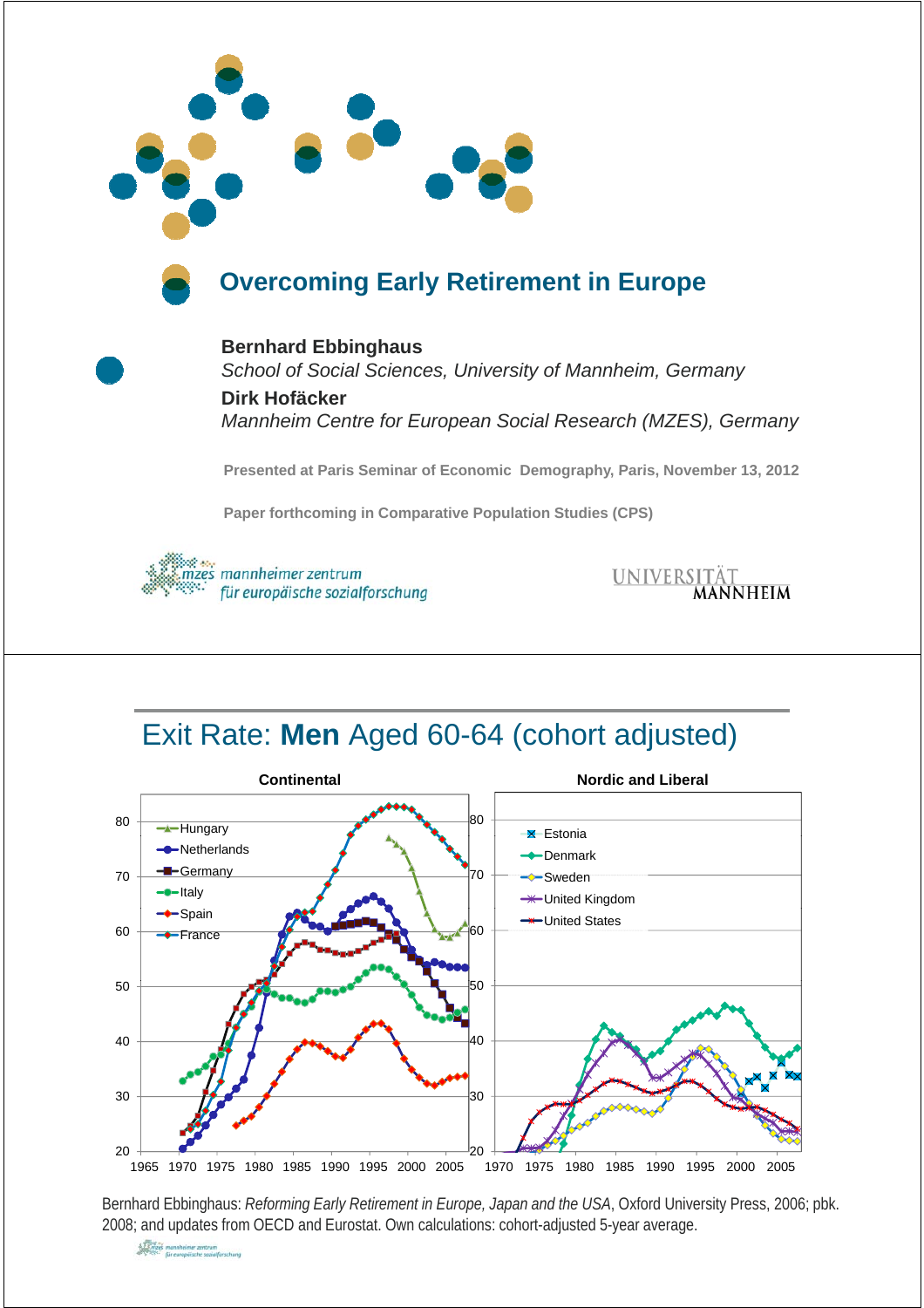# Motivation, main question, and approach **Early exit** as a widespread practice in developed economies since the oil price shock of the 1970s Against the background of demographic ageing, increasing orientation towards **increasing older workers' employment** (EU 2010 target: 50% employment 55-64) **Main research question and approach: How can early exit trend be reversed?**  $\rightarrow$  **Reconstructing the scope of early exit** from work and the more **recent reversal** of early retirement across several welfare states in Europe, USA and Japan Æ **Providing an (institutional) explanation** of the **observable cross-national variations** of early exit from work and its reversal trend, **identify outliers** from known regime typologies  $\begin{array}{ll}\n & \times \overbrace{\text{X.S.}}\n & \text{mannheimer zentrum} \\
 & \times \overbrace{\text{X.S.}}\n & \text{für europäische saniaffarschung}\n \end{array}$



### Employment trend among men aged 60-64, 1990-2010

Source: OECD (2011)

Ebbinghaus & Hofäcker forthcoming

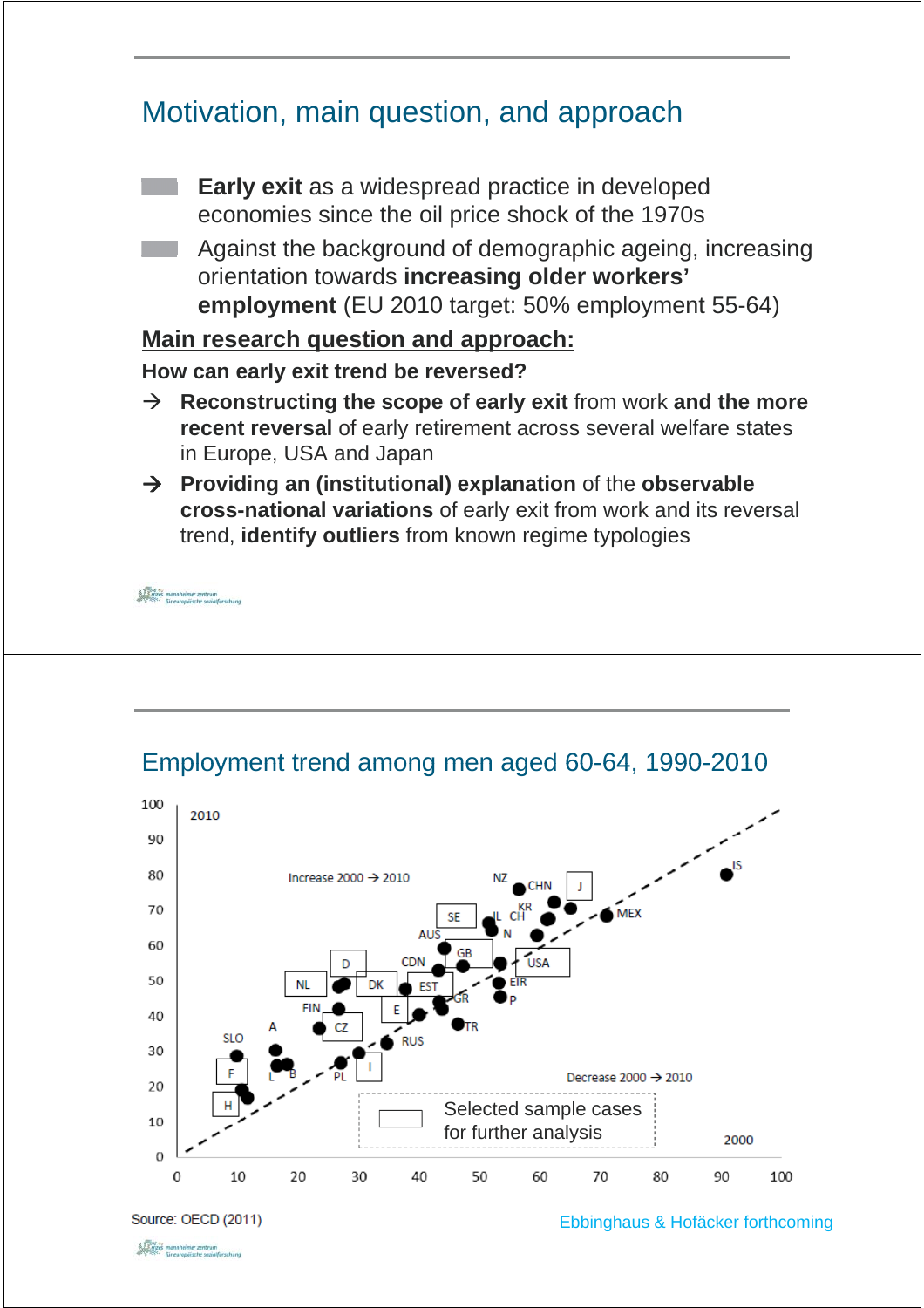

# **Cohort-adjusted exit**

decline in the employment rate for the age group (60-64 or 55- 59) compared to their employment five years earlier (age group 55-59 or 50-54 respectively)

#### **Peak-level:**

highest exit rate since 1985 (or first available year thereafter)

> d  $0.55 -$

aŀ

Ebbinghaus & Hofäcker forthcoming

# Early exit from work and its reversal

| Early exit        | Decline (relative to peak)                                                                                                                        |                                                                                         |                                  |  |  |  |  |  |
|-------------------|---------------------------------------------------------------------------------------------------------------------------------------------------|-----------------------------------------------------------------------------------------|----------------------------------|--|--|--|--|--|
| <b>Level 2010</b> | Low                                                                                                                                               | <b>Entrenched early exit</b>                                                            |                                  |  |  |  |  |  |
| High (>50%)       | <b>France</b> $\delta$ $\varphi$<br>A<br>Italy* ♂**<br>Hungary 3** 9**<br>B<br>Czech Republic $\varphi^{\star\star}$<br>Denmark $\mathbb{Q}^{**}$ | Italy* ♀*<br>Czech Republic ♂**                                                         | <b>Moderate early exit</b>       |  |  |  |  |  |
| <b>Medium</b>     | Denmark $\delta^{**}$<br>Spain $\delta \mathfrak{Q}$                                                                                              | Estonia $\delta^{***}$                                                                  | Estonia $\varphi$                |  |  |  |  |  |
|                   | United Kingdom $\mathcal Q$<br><b>United States &amp;</b>                                                                                         | United Kingdom ♂                                                                        | Germany**<br>Netherlands**       |  |  |  |  |  |
| Low $(<30\%)$     | United States $9$                                                                                                                                 | Japan $\delta \varphi$<br><b>Switzerland <math>\beta^{**}</math> <math>\circ</math></b> | Sweden $\beta \circledcirc$<br>D |  |  |  |  |  |

Source: own calculations based on OECD Lat (Persistent) Late exit **b** on  $\overline{C}$ <br>Notes: Level: exit rate 60-64 in 2010; decline: decline or exit rate <del>bu-ba (% peak level</del>) bet **Early exit**<br>2010;  $\delta$  men;  $\Omega$  women; \* a **reversal** 59; \*\*\* less significant decline in age group 55-59; Clusters: A) South, B) East, C) Centre, countries with consistent gender pattern or those for men only in **bold**; cluster outliers in *italics*.

#### Ebbinghaus & Hofäcker forthcoming

 $\begin{array}{rcl} \frac{1}{2}\sum\limits_{i=1}^{n}\frac{1}{2}\sum\limits_{i=1}^{n}\frac{1}{2}\sum\limits_{i=1}^{n}\frac{1}{2}\sum\limits_{i=1}^{n}\frac{1}{2}\sum\limits_{i=1}^{n}\frac{1}{2}\sum\limits_{i=1}^{n}\frac{1}{2}\sum\limits_{i=1}^{n}\frac{1}{2}\sum\limits_{i=1}^{n}\frac{1}{2}\sum\limits_{i=1}^{n}\frac{1}{2}\sum\limits_{i=1}^{n}\frac{1}{2}\sum\limits_{i=1}^{n}\frac{1}{2}\sum\limits_{i=1}^{n}\frac{1}{2}\sum$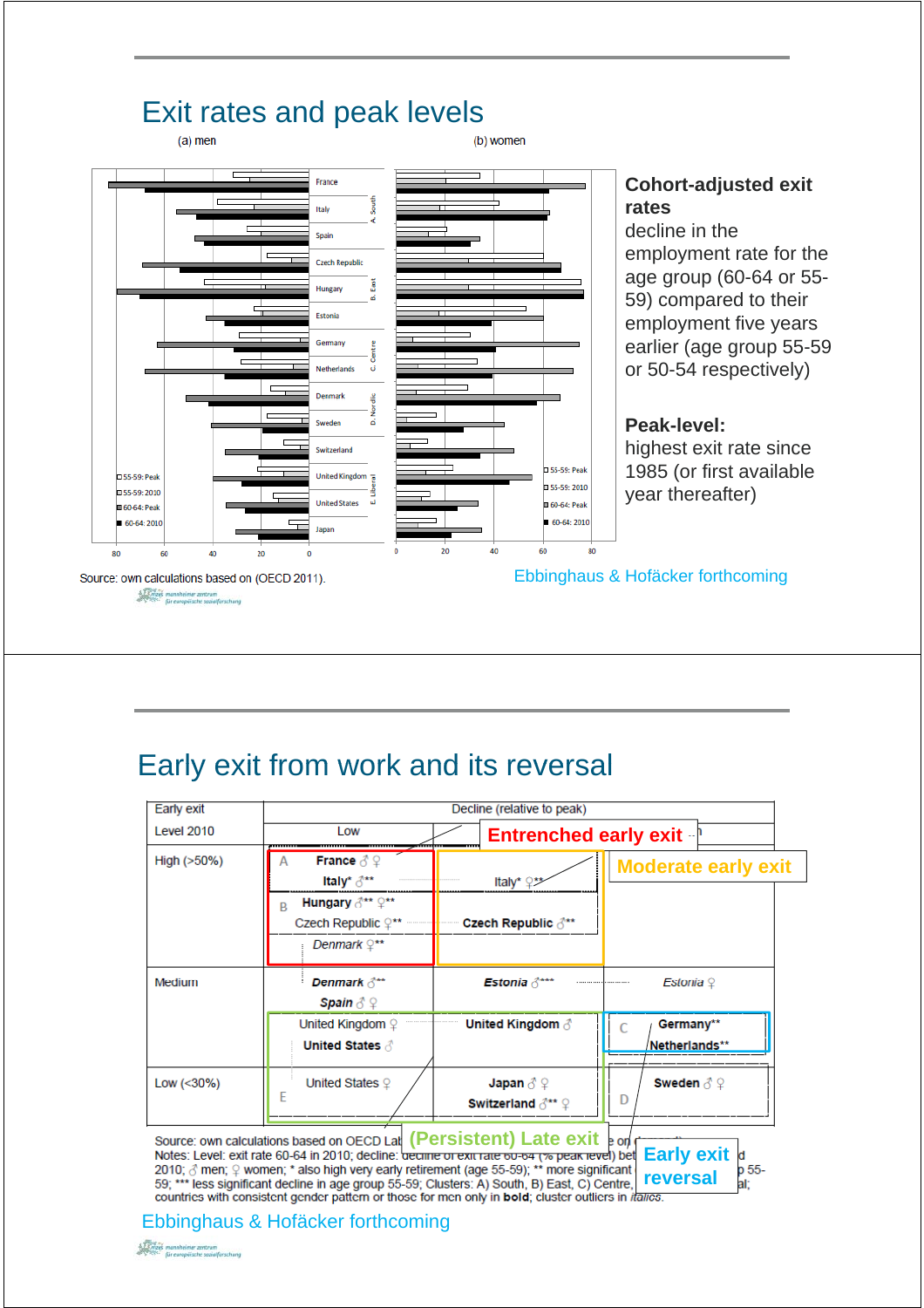# Early Exit: Protection-Pull versus Production-Push



B. Ebbinghaus: *Reforming Early Retirement in Europe, Japan and the USA*, Oxford: Oxford University Press, 2006.<br>
Finites mannheimer zentrum

# Explaining early exit and ist reversal

**"Pull factors Pull factors"**

- **Incentives** to exit early from employment: standard retirement age vs. early exit without reductions
- Available **pathways**: number of pathways, generosity of pensions, conditions
- **"Push factors"**
- 'labour shedding' of older workers from employment
- De-qualification of skills but strong **seniority** systems
- **"Stay factors"**
- Policies that promote *employability* of older workers
- **Active** labour market policies, lifelong learning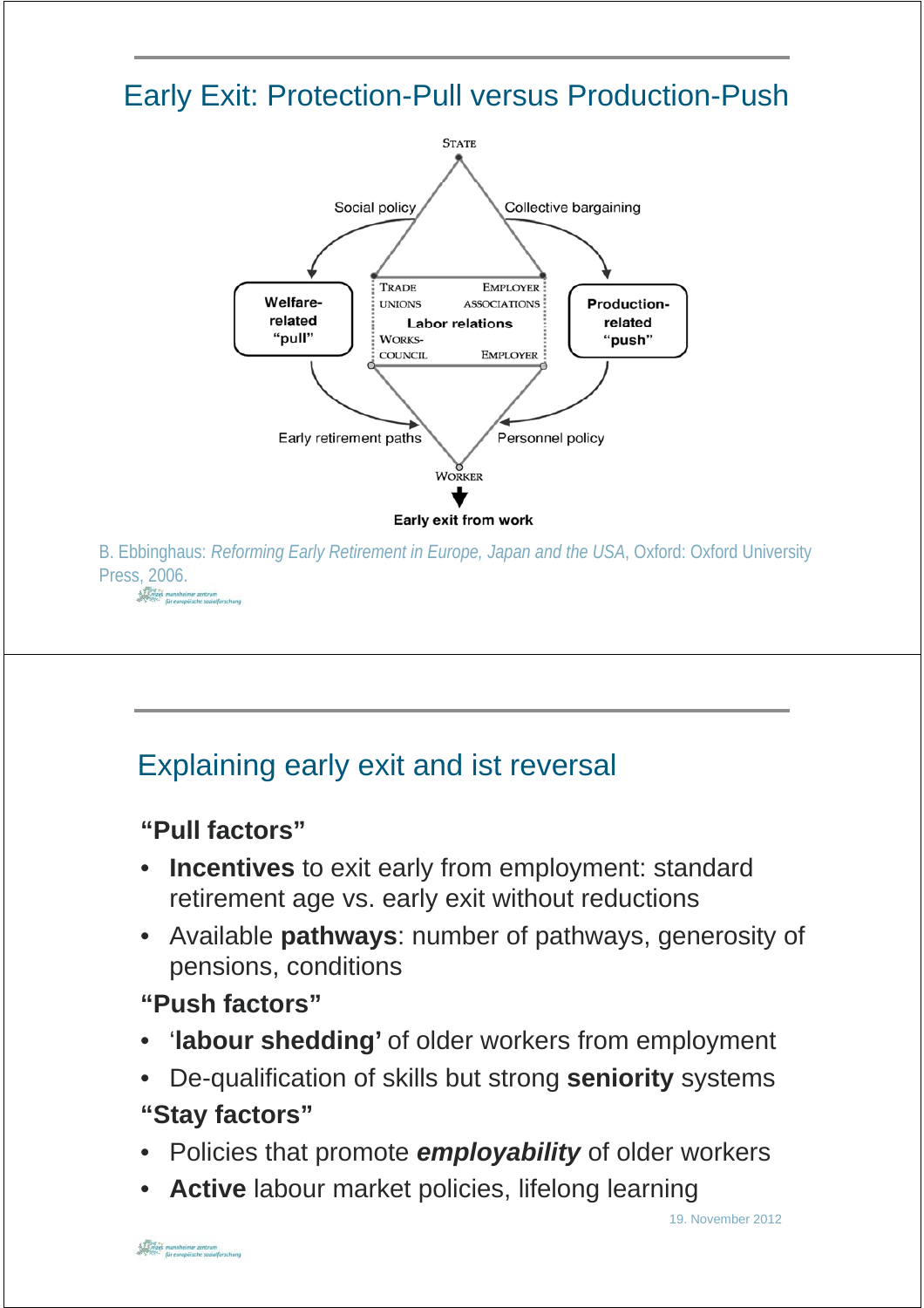# Protection-related pull factors



**Index of early exit pathways\* (men)**

\*Additive, unweighted index, based on statutory pension, flexible pension, special schemes, unemployment insurance and disability insurance

 $\begin{picture}(180,10) \put(0,0){\vector(0,1){30}} \put(0,0){\vector(0,1){30}} \put(0,0){\vector(0,1){30}} \put(0,0){\vector(0,1){30}} \put(0,0){\vector(0,1){30}} \put(0,0){\vector(0,1){30}} \put(0,0){\vector(0,1){30}} \put(0,0){\vector(0,1){30}} \put(0,0){\vector(0,1){30}} \put(0,0){\vector(0,1){30}} \put(0,0){\vector(0,1){30}} \put(0,0){\vector(0,1){30}} \put(0$ 

#### Ebbinghaus & Hofäcker forthcoming

## Production-related push factors

|   |                       | Average tenure<br>(in years)<br>age 55-64 |      |      | Tenure $10+$ years<br>(% overall)<br>age 55-64 |      | <b>EPL-Index</b><br>(Version 1) | Long-term unemployed<br>$($ >1 year) $($ %)<br>age 55+ (25-54) |           |      |           |
|---|-----------------------|-------------------------------------------|------|------|------------------------------------------------|------|---------------------------------|----------------------------------------------------------------|-----------|------|-----------|
|   |                       | 2000                                      | 2009 | 2000 | 2009                                           | 2000 | 2008                            | 2000                                                           | $(25-54)$ | 2010 | $(25-54)$ |
| A | France                | 21.8                                      | 22.7 | 77.2 | 75.1                                           | 2.98 | 3.05                            | 67.7                                                           | 42.8      | 56.3 | 41.8      |
|   | Italy                 | 23.6                                      | 23.9 | 82.4 | 78.3                                           | 2.51 | 1.89                            | 63.1                                                           | 62.7      | 59.2 | 49.0      |
|   | Spain                 | 22.4                                      | 23.0 | 78.1 | 76.2                                           | 2.93 | 2.98                            | 61.8                                                           | 50.9      | 62.2 | 45.2      |
| B | <b>Czech Republic</b> | 16.9                                      | 16.5 | 54.6 | 63.6                                           | 1.90 | 1.96                            | 45.6                                                           | 53.3      | 40.8 | 46.4      |
|   | Hungary               | 16.6                                      | 15.6 | 56.0 | 57.8                                           | 1.27 | 1.65                            | 57.9                                                           | 52.6      | 55.7 | 52.3      |
|   | Estonia               |                                           |      |      |                                                |      | $*2.39$                         | 50.9                                                           | 51.9      | 43.0 | 48.5      |
| C | Germany               | 21.7                                      | 21.9 | 74.9 | 74.5                                           | 2.34 | 2.12                            | 69.1                                                           | 51.0      | 62.3 | 48.4      |
|   | <b>Netherlands</b>    | 22.2                                      | 23.0 | 75.6 | 75.3                                           | 2.12 | 1.95                            | 63.0                                                           | $*30.0$   | 52.0 | 30.5      |
| D | Denmark               | 18.5                                      | 17.7 | 65.3 | 65.4                                           | 1.50 | 1.50                            | 47.5                                                           | 21.6      | 35.1 | 22.4      |
|   | Sweden                | 21.0                                      | 20.2 | 75.7 |                                                | 2.24 | 1.87                            | 49.3                                                           | 26.6      | 29.7 | 21.2      |
| Е | Switzerland           | 20.6                                      | 20.2 | 74.6 | 70.6                                           | 1.14 | 1.14                            | ***                                                            | ***       | ***  | ***       |
|   | <b>United Kingdom</b> | 15.3                                      | 16.1 | 56.5 | 55.5                                           | 0.68 | 0.75                            | 42.1                                                           | 33.2      | 42.9 | 37.0      |
|   | <b>United States</b>  |                                           |      |      |                                                | 0.21 | 0.21                            | 11.9                                                           | 6.6       | 38.1 | 31.5      |
|   | Japan                 |                                           |      |      |                                                | 1.43 | 1.43                            | 36.0                                                           | 22.5      | 40.5 | 38.7      |

Source: (OECD 2011)

Notes: \*: EPL Index, Version 2; \*\*: Data from 2002; \*\*\*: no data available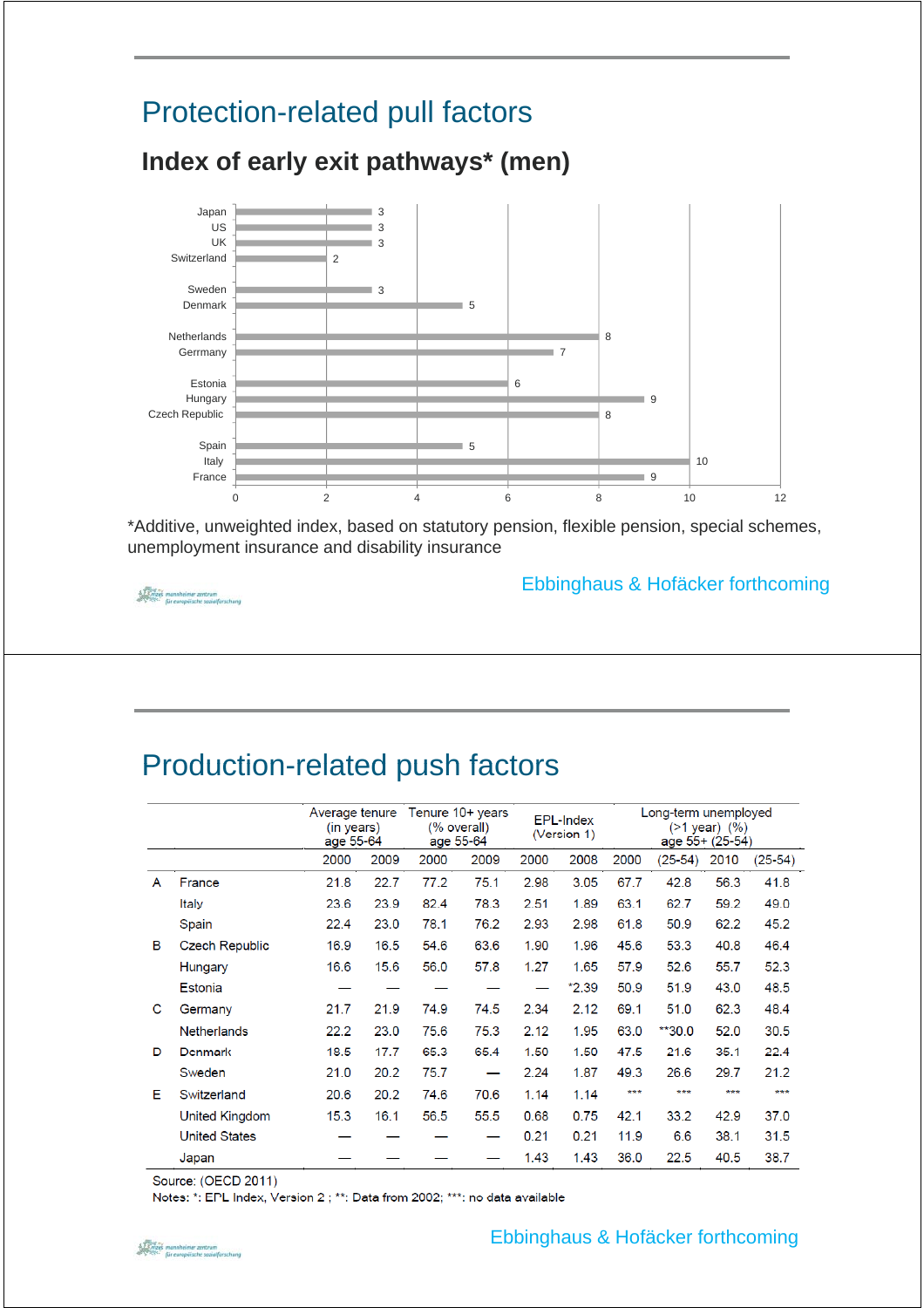# Stay Factors

|   |                      | ALMP expenditure,<br>in % GDP |         | PLMP expenditure,<br>in % GDP |         | Training in last four weeks.<br>55-64 years |         |  |
|---|----------------------|-------------------------------|---------|-------------------------------|---------|---------------------------------------------|---------|--|
|   |                      | 1985-99                       | 2000-09 | 1985-99                       | 2000-09 | 1992-99                                     | 2000-10 |  |
| А | France               | 0.95                          | 1.00    | 0.52                          | 1.46    | 0.2                                         | 1.7     |  |
|   | Italy                |                               | 0.51    | 0.93                          | 0.77    | 0.7                                         | 1.6     |  |
|   | Spain                | 0.58                          | 0.77    | 2.50                          | 1.63    | 0.4                                         | 2.9     |  |
| в | <b>Czech Repulic</b> | 0.16                          | 0.22    | 0.18                          | 0.27    |                                             | 2.2     |  |
|   | Hungary              | 0.48                          | 0.32    | 1.10                          | 0.39    | 0.3                                         | 0.4     |  |
|   | Estonia              |                               | 0.09    |                               | 0.30    | 2.3                                         | 4.5     |  |
| С | Germany              | 1.04                          | 1.03    | 1.82                          | 1.82    | 0.8                                         | 2.3     |  |
|   | <b>Netherlands</b>   | 1.32                          | 1.32    | 2.77                          | 1.24    | 4.7                                         | 7.5     |  |
| D | Denmark              | 1.41                          | 1.65    | 4.09                          | 2.10    | 6.0                                         | 17.8    |  |
|   | Sweden               | 2.25                          | 1.32    | 1.61                          | 0.97    | 14.6                                        | 12.9    |  |
| E | Switzerland          | 0.39                          | 0.63    | 0.73                          | 0.76    | 17.5                                        | 19.8    |  |
|   | United Kingdom       | 0.39                          | 0.34    | 0.88                          | 0.23    | 5.7                                         | 15.3    |  |
|   | <b>United States</b> | 0.21                          | 0.15    | 0.40                          | 0.45    |                                             |         |  |
|   | Japan                | 0.31                          | 0.29    | 0.35                          | 0.45    |                                             |         |  |

Source: for expenditure: OECD (2011), training: Eurostat (2011).

Ebbinghaus & Hofäcker forthcoming

# Synthesis: Explaining early exit and its reversal

### **Scandinavian 'late exit' model**

- High retirement age and little early exit incentives
- Push factors prevalent primarily throughout the 1980s (Denmark) and 1990s (Denmark/Sweden), but policies largely reversed in economic upturn
- **Tenure system (less in Denmark) and employment** regulation but low long-term unemployment
- Well-developed stay policies

 $\begin{minipage}{.4\linewidth} \begin{minipage}{.4\linewidth} \textbf{0.4\linewidth} \end{minipage} \begin{minipage}{.4\linewidth} \begin{minipage}{.4\linewidth} \textbf{0.4\linewidth} \end{minipage} \begin{minipage}{.4\linewidth} \begin{minipage}{.4\linewidth} \end{minipage} \begin{minipage}{.4\linewidth} \end{minipage} \begin{minipage}{.4\linewidth} \end{minipage} \begin{minipage}{.4\linewidth} \end{minipage} \begin{minipage}{.4\linewidth} \end{minipage} \begin{minipage}{.4\linewidth} \end{minipage} \begin{minipage}{.4\linewidth}$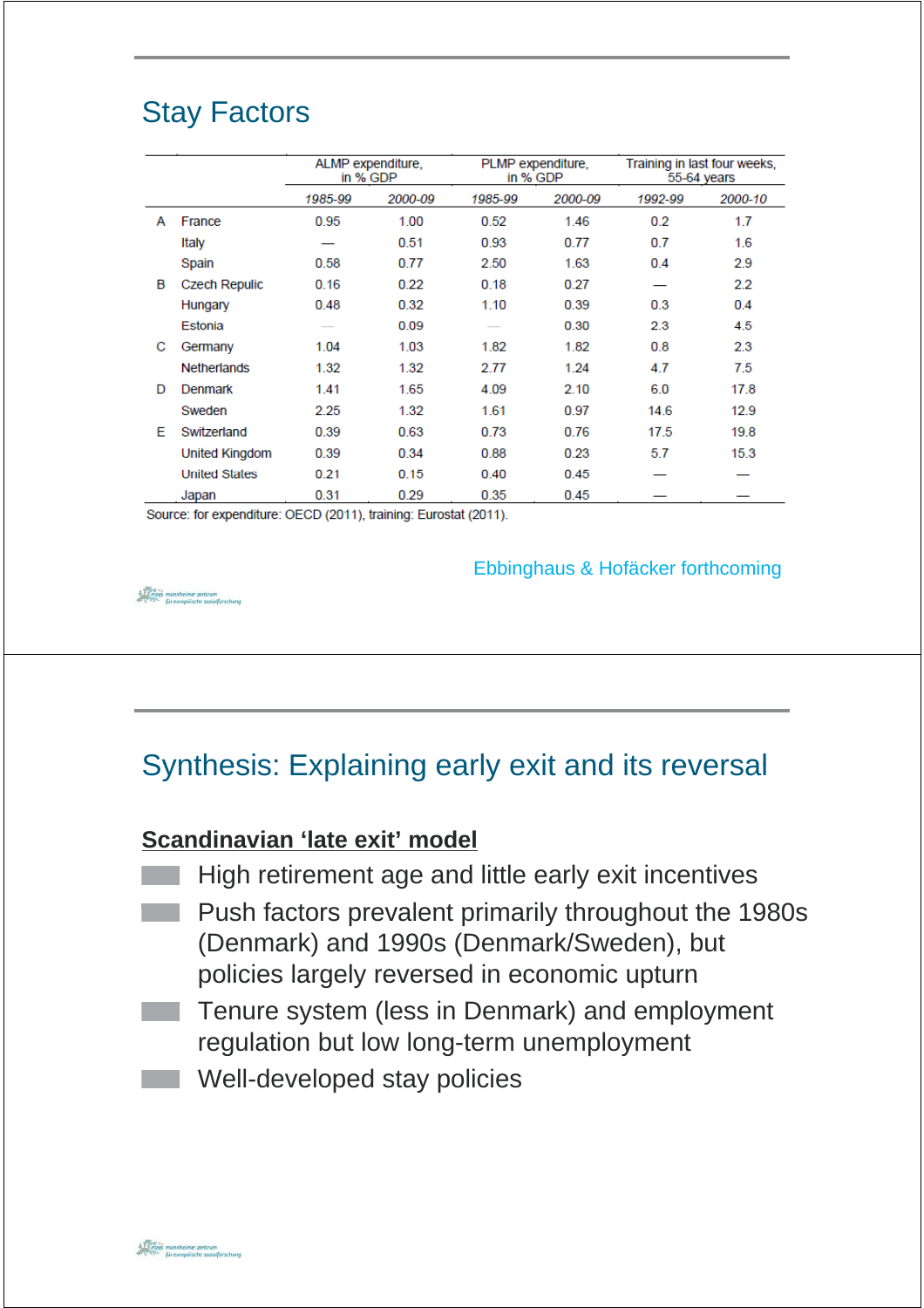# Synthesis: Explaining early exit and its reversal **Liberal 'late exit' model Liberal 'late exit'** Highly privatised pension system with little early exit incentives **Maintenance of older workers through flexible** unregulated market **Little active employment policies; but high** significance of 'on-the-job training

## Synthesis: Explaining early exit and ist reversal

### **Conservative 'reversal' countries**

*Traditionally*

 $\begin{picture}(180,10) \put(0,0){\vector(0,1){30}} \put(0,0){\vector(0,1){30}} \put(0,0){\vector(0,1){30}} \put(0,0){\vector(0,1){30}} \put(0,0){\vector(0,1){30}} \put(0,0){\vector(0,1){30}} \put(0,0){\vector(0,1){30}} \put(0,0){\vector(0,1){30}} \put(0,0){\vector(0,1){30}} \put(0,0){\vector(0,1){30}} \put(0,0){\vector(0,1){30}} \put(0,0){\vector(0,1){30}} \put(0$ 

- **Various pathways into early retirement**
- **Rigid labour markets and structural unemployment,** high level of seniority
	- Little focus on active labour market policies

*Recently*

- **Revision of pension systems, closing of retriement** pathways
- Strengthening of ALMP and lifelong learning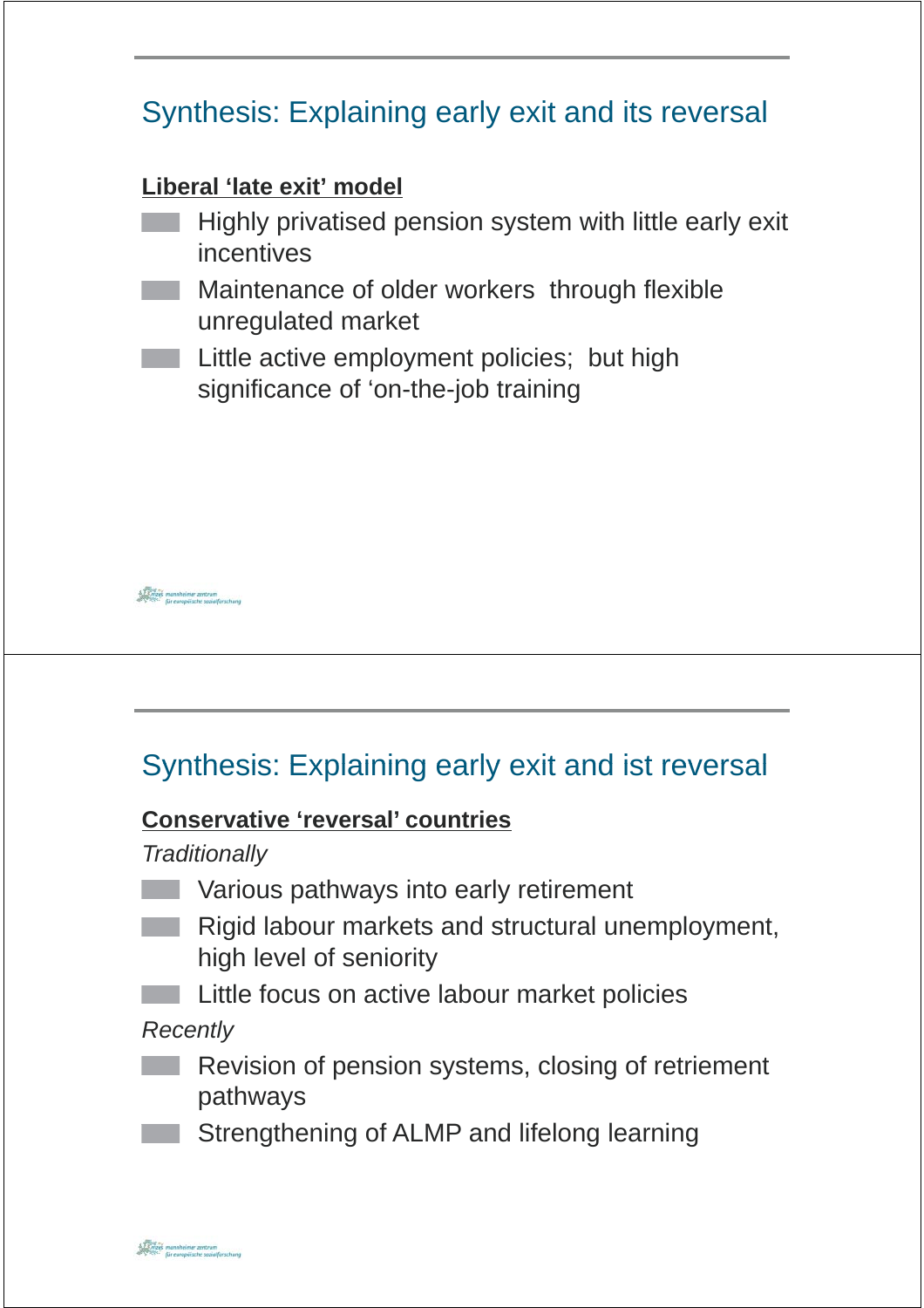# Synthesis: Explaining early exit and its reversal

### **( )y g Persistent) Early exit regimes**

*Traditionally*

- Various pathways into early retirement
- Rigid labour markets and structural unemployment, Southern Europe: clientelist protection
- Little focus on active labour market policies

*Recently*

- Implementation of pension reforms, but with far longer time horizons
- Internal labour markets, strong seniority
- Still low or modest ALMP and lifelong learning
	- *Outliers*: Spain/Estonia

 $\frac{1}{2}$  ,  $\frac{1}{2}$  ,  $\frac{1}{2}$  mannheimer zentrum<br> $\approx$   $\frac{1}{2}$   $\frac{1}{2}$  für europäische sazialfarschung

## Difficult Policy Reversal: Path Dependency



B. Ebbinghaus: *Reforming Early Retirement in Europe, Japan and the USA*, Oxford: Oxford University Press, 2006.<br>Since the conditional present proper accomplised a parameter accomplised a parameter accomplised a parameter